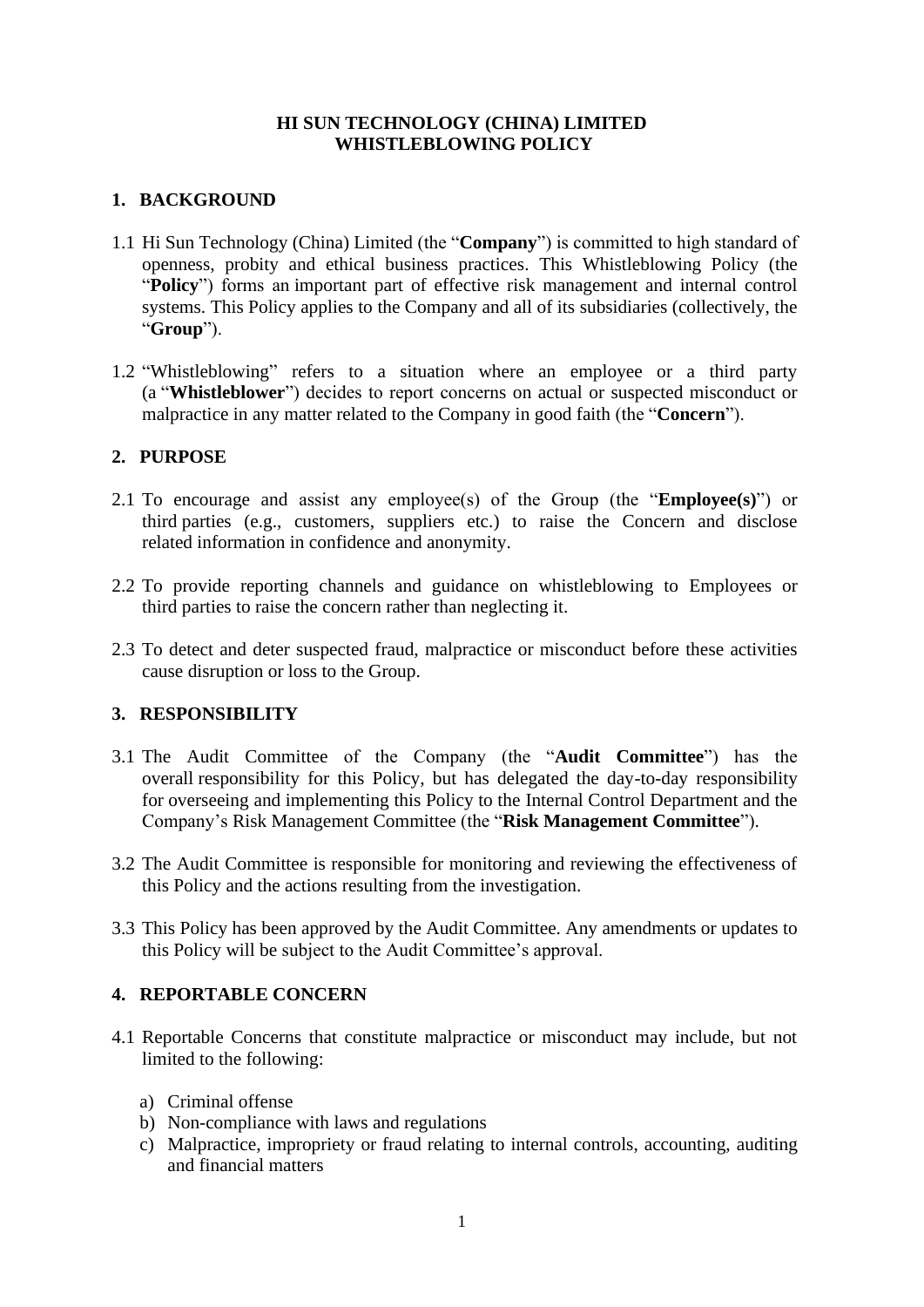- d) Misuse or misappropriation of the Group's assets or resources
- e) Any action which endangers the health and safety of Employees or other stakeholders
- f) Violation of the policies or guidelines of the Group
- g) Improper use or leakage of confidential or commercially sensitive information
- h) Deliberate concealment of any of the above
- 4.2 Whistleblower is not required to make absolute proof of the Concern reported. Report would be appreciated if it is made in good faith; even it is not confirmed by an investigation

#### **5. PROTECTION FOR WHISTLEBLOWER**

- 5.1 Persons reporting the Concern in good faith are assured of fair treatment. The Group will make every effort to protect Whistleblowers against unfair dismissal, victimization or unwarranted disciplinary action, even if the Concern turns out to be unsubstantiated. "Good faith" means that the reporting person has held a reasonable belief that the Concern reported is true and made with honesty but not made for personal interest or any ulterior motive.
- 5.2 Management must ensure that Whistleblowers feel easeful to raise the Concern without fear of reprisals. Any kinds of retaliation against a Whistleblower will be considered as misdemeanors and subject to disciplinary actions.
- 5.3 However, if a Whistleblower makes a false report intentionally or maliciously, with an ulterior motive, or for personal advantage, the Group reserves the right to take appropriate actions against anyone (Employees or third parties) to recover any loss or damage as a result of the false report.

#### **6. CONFIDENTIALITY**

- 6.1 The Group will make every effort to keep Whistleblower's identity and the reported Concern strictly confidential.
- 6.2 Likewise, the Whistleblower should keep strictly confidential about the details of the reported Concern, such as its nature, related persons, etc.
- 6.3 Under certain circumstances where the Whistleblower's identity has to be revealed according to laws and regulations, the Group will endeavour to take reasonable steps to protect the Whistleblower from detriment.
- 6.4 This Policy encourages Whistleblowers to put their names to any disclosures they make. Comparatively, Concerns expressed anonymously are much less credible and create difficulties for an effective investigation, but they may be considered at the discretion of the Audit Committee. In exercising this discretion, the factors to be taken into account will include the seriousness of the issues raised and the potential risks indicated, the credibility of the Concern and the likelihood of confirming the allegation from attributable sources.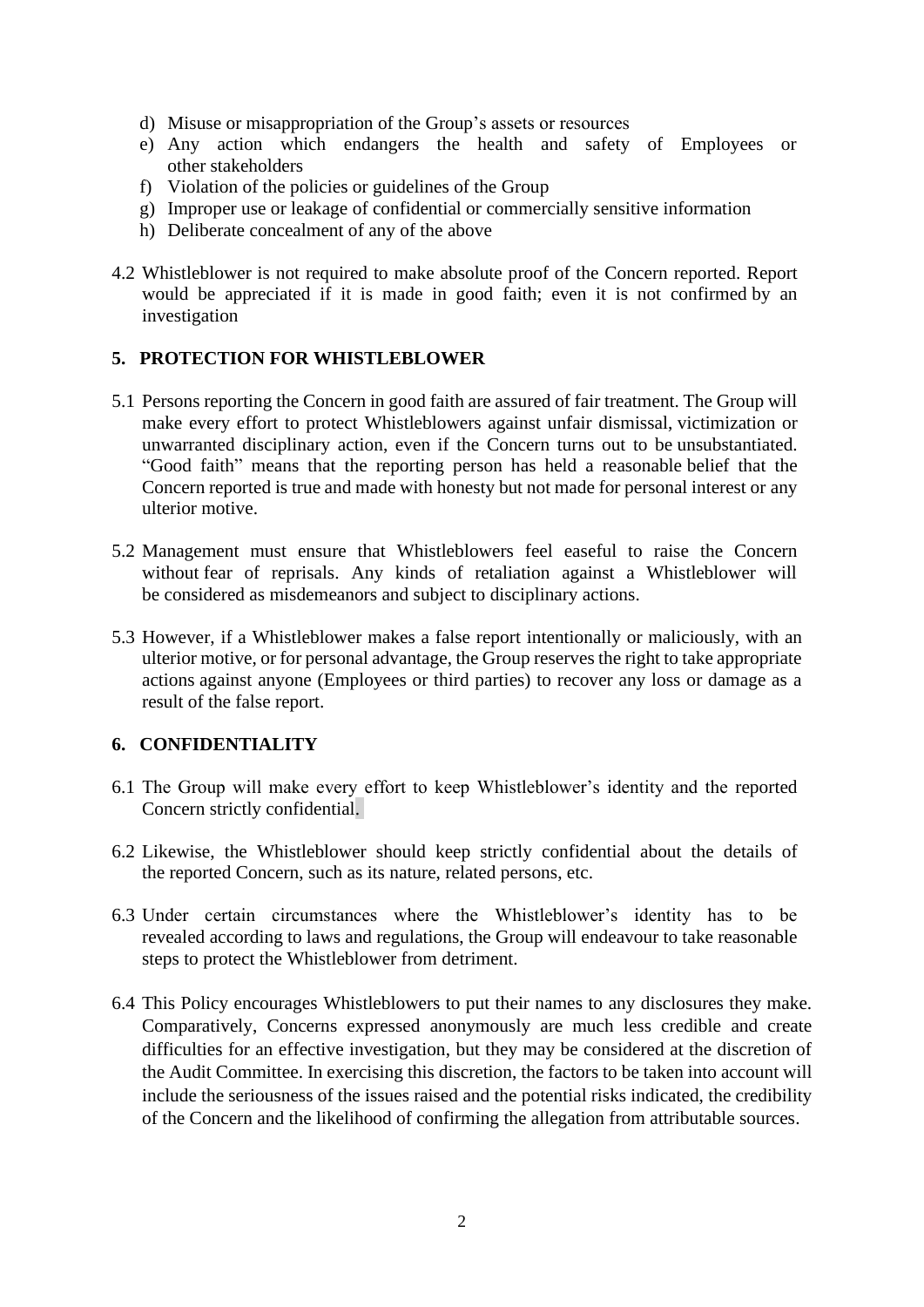6.5 Whistleblowers are encouraged to come forward and report as much specific information as possible for assessment and investigation.

# **7. REPORTING CHANNELS**

- 7.1 Every report (the "**Report**") shall be made in person or in writing either by email to report@hisun.com.hk (accessed by personnel of the Group's Internal Control Department) or by post to Hi Sun Technology (China) Limited – "Internal Control Department", at Room 2515, 25/F, Sun Hung Kai Centre, 30 Harbour Road, Wanchai, Hong Kong.
- 7.2 The Internal Control Department will centrally record all the Reports and the corresponding follow up actions in the Whistleblowing Register and timely report to the Chairman of the Risk Management Committee.
- 7.3 If any personnel of the Internal Control Department is being complained against, the Report should be made by post addressed to the Chairman of the Risk Management Committee at the same address.
- 7.4 If any member of the Risk Management Committee is being complained against, the Report should be made by post addressed to the Chairman of the Audit Committee at the same address.
- 7.5 Access to the Whistleblowing Register shall be strictly restricted to members of the Risk Management Committee or the Audit Committee or personnel designated by the Chairmans of such Committees, unless otherwise required by applicable laws, rules and regulations.
- 7.6 The Report should contain details of misconduct, including the relevant incident(s), behaviour, activity(ies), name(s), date(s), place(s) and any other relevant information.
- 7.7 To ensure confidentiality in the mailing process, the Report should be sent in a sealed envelope marked "Strictly Private and Confidential – To be Opened by Addressee Only".

# **8. INVESTIGATION PROCESS**

- 8.1 After the Risk Management Committee receives the Report from the Internal Control Department (or from Whistleblower making complain against the Internal Control Department in accordance with paragraph 7.3), it shall follow up the Report in a timely manner. Regardless of whether the Report is true or not, the Risk Management Committee shall regularly notify the Audit Committee about the Report and the results of the investigation thereof. However, if the Risk Management Committee discovers any material misconduct involving the Group upon its preliminary investigation, it should promptly report to the Audit Committee.
- 8.2 Upon receipt of any report from the Risk Management Committee on material misconduct (or from Whistleblower making complaint against the Risk Management Committee in accordance with paragraph 7.4), the Audit Committee shall handle the Report and determine the delegation of power in accordance with paragraph 8.3.